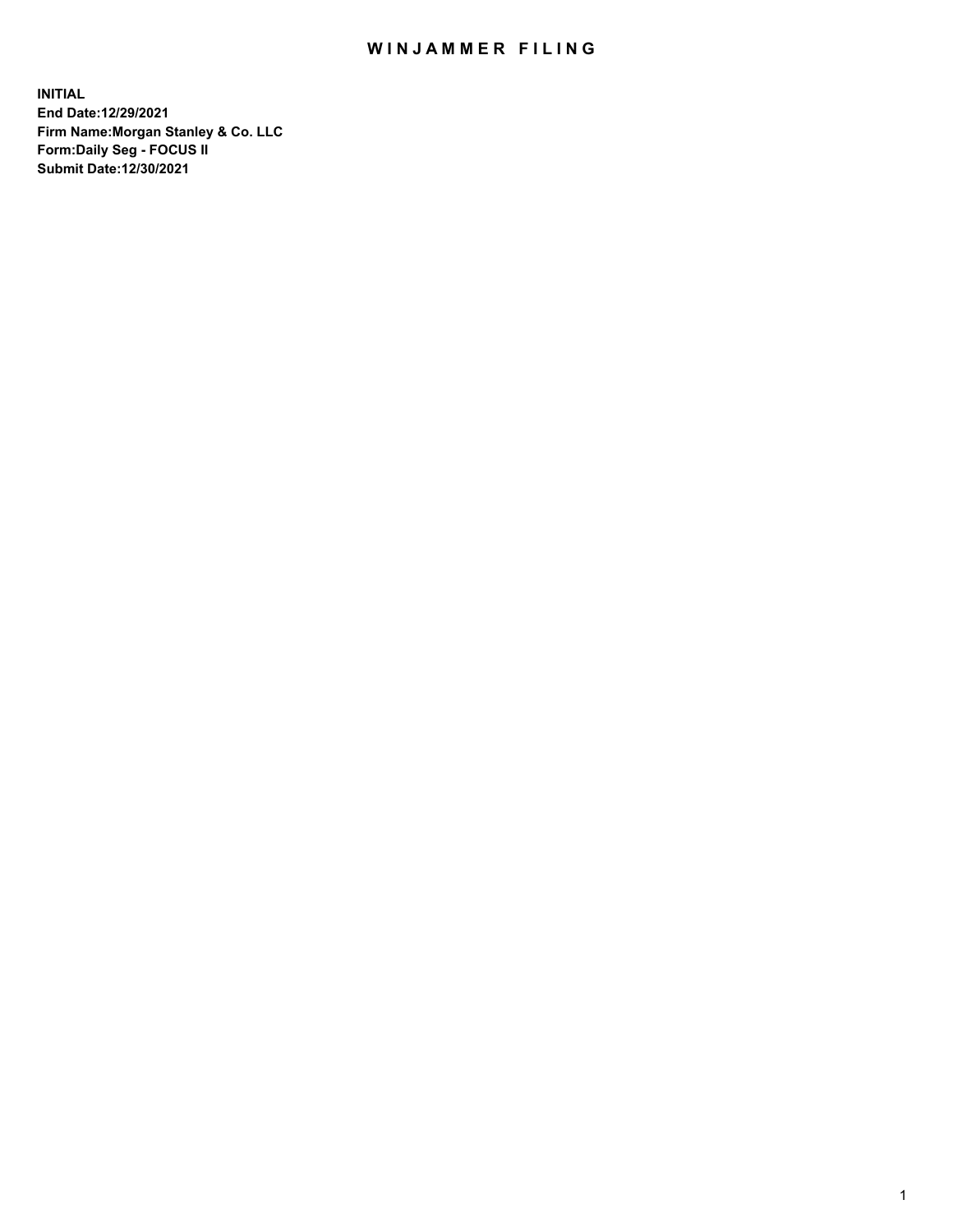**INITIAL End Date:12/29/2021 Firm Name:Morgan Stanley & Co. LLC Form:Daily Seg - FOCUS II Submit Date:12/30/2021 Daily Segregation - Cover Page**

| Name of Company                                                                                                                                                                                                                                                                                                                | Morgan Stanley & Co. LLC                               |
|--------------------------------------------------------------------------------------------------------------------------------------------------------------------------------------------------------------------------------------------------------------------------------------------------------------------------------|--------------------------------------------------------|
| <b>Contact Name</b>                                                                                                                                                                                                                                                                                                            | <b>Ikram Shah</b>                                      |
| <b>Contact Phone Number</b>                                                                                                                                                                                                                                                                                                    | 212-276-0963                                           |
| <b>Contact Email Address</b>                                                                                                                                                                                                                                                                                                   | Ikram.shah@morganstanley.com                           |
| FCM's Customer Segregated Funds Residual Interest Target (choose one):<br>a. Minimum dollar amount: ; or<br>b. Minimum percentage of customer segregated funds required:% ; or<br>c. Dollar amount range between: and; or<br>d. Percentage range of customer segregated funds required between: % and %.                       | 235,000,000<br><u>0</u><br>00<br>0 <sub>0</sub>        |
| FCM's Customer Secured Amount Funds Residual Interest Target (choose one):<br>a. Minimum dollar amount: ; or<br>b. Minimum percentage of customer secured funds required:%; or<br>c. Dollar amount range between: and; or<br>d. Percentage range of customer secured funds required between:% and%.                            | 140,000,000<br><u>0</u><br><u>00</u><br>0 <sub>0</sub> |
| FCM's Cleared Swaps Customer Collateral Residual Interest Target (choose one):<br>a. Minimum dollar amount: ; or<br>b. Minimum percentage of cleared swaps customer collateral required:% ; or<br>c. Dollar amount range between: and; or<br>d. Percentage range of cleared swaps customer collateral required between:% and%. | 92,000,000<br><u>0</u><br><u>00</u><br>0 <sub>0</sub>  |

Attach supporting documents CH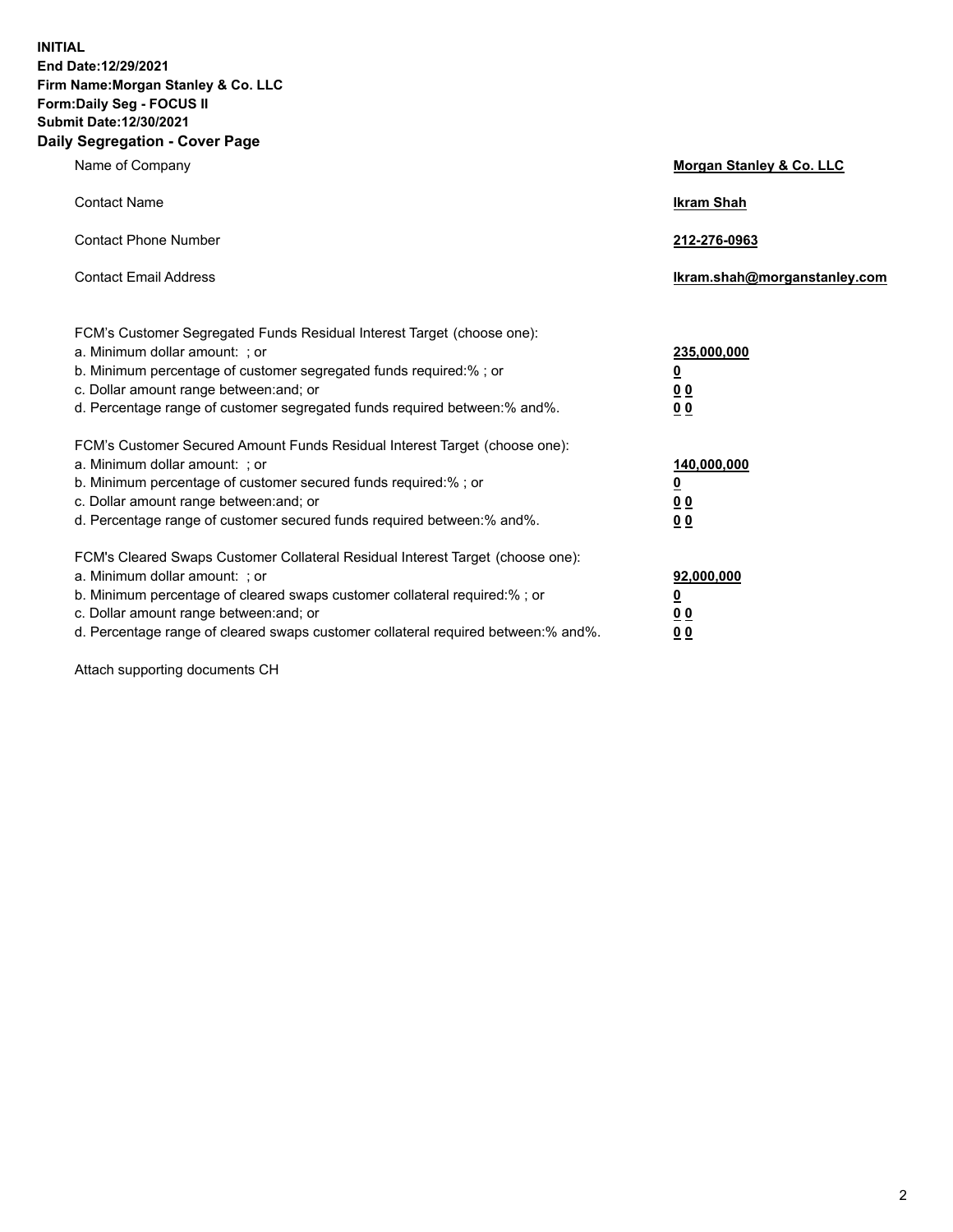## **INITIAL End Date:12/29/2021 Firm Name:Morgan Stanley & Co. LLC Form:Daily Seg - FOCUS II Submit Date:12/30/2021**

## **Daily Segregation - Secured Amounts**

Foreign Futures and Foreign Options Secured Amounts Amount required to be set aside pursuant to law, rule or regulation of a foreign government or a rule of a self-regulatory organization authorized thereunder 1. Net ledger balance - Foreign Futures and Foreign Option Trading - All Customers A. Cash **5,468,047,803** [7315] B. Securities (at market) **1,788,396,139** [7317] 2. Net unrealized profit (loss) in open futures contracts traded on a foreign board of trade **901,742,589** [7325] 3. Exchange traded options a. Market value of open option contracts purchased on a foreign board of trade **21,040,153** [7335] b. Market value of open contracts granted (sold) on a foreign board of trade **-15,788,661** [7337] 4. Net equity (deficit) (add lines 1. 2. and 3.) **8,163,438,023** [7345] 5. Account liquidating to a deficit and account with a debit balances - gross amount **26,432,307** [7351] Less: amount offset by customer owned securities **-25,597,169** [7352] **835,138** [7354] 6. Amount required to be set aside as the secured amount - Net Liquidating Equity Method (add lines 4 and 5) 7. Greater of amount required to be set aside pursuant to foreign jurisdiction (above) or line 6. FUNDS DEPOSITED IN SEPARATE REGULATION 30.7 ACCOUNTS 1. Cash in banks A. Banks located in the United States **668,289,994** [7500] B. Other banks qualified under Regulation 30.7 **263,963,015** [7520] **932,253,009** [7530] 2. Securities A. In safekeeping with banks located in the United States **480,648,252** [7540] B. In safekeeping with other banks qualified under Regulation 30.7 **78,252,747** [7560] **558,900,999** [7570] 3. Equities with registered futures commission merchants A. Cash **6,021,326** [7580] B. Securities **0** [7590] C. Unrealized gain (loss) on open futures contracts **2,139,655** [7600] D. Value of long option contracts **0** [7610] E. Value of short option contracts **0** [7615] **8,160,981** [7620] 4. Amounts held by clearing organizations of foreign boards of trade A. Cash **0** [7640] B. Securities **0** [7650] C. Amount due to (from) clearing organization - daily variation **0** [7660] D. Value of long option contracts **0** [7670] E. Value of short option contracts **0** [7675] **0** [7680] 5. Amounts held by members of foreign boards of trade A. Cash **4,744,372,798** [7700] B. Securities **1,229,495,141** [7710] C. Unrealized gain (loss) on open futures contracts **899,602,934** [7720] D. Value of long option contracts **21,040,153** [7730] E. Value of short option contracts **-15,788,661** [7735] **6,878,722,365** [7740] 6. Amounts with other depositories designated by a foreign board of trade **0** [7760] 7. Segregated funds on hand **0** [7765] 8. Total funds in separate section 30.7 accounts **8,378,037,354** [7770] 9. Excess (deficiency) Set Aside for Secured Amount (subtract line 7 Secured Statement Page 1 from Line 8)

- 10. Management Target Amount for Excess funds in separate section 30.7 accounts **140,000,000** [7780]
- 11. Excess (deficiency) funds in separate 30.7 accounts over (under) Management Target **73,764,193** [7785]

**0** [7305]

**8,164,273,161** [7355]

## **8,164,273,161** [7360]

**213,764,193** [7380]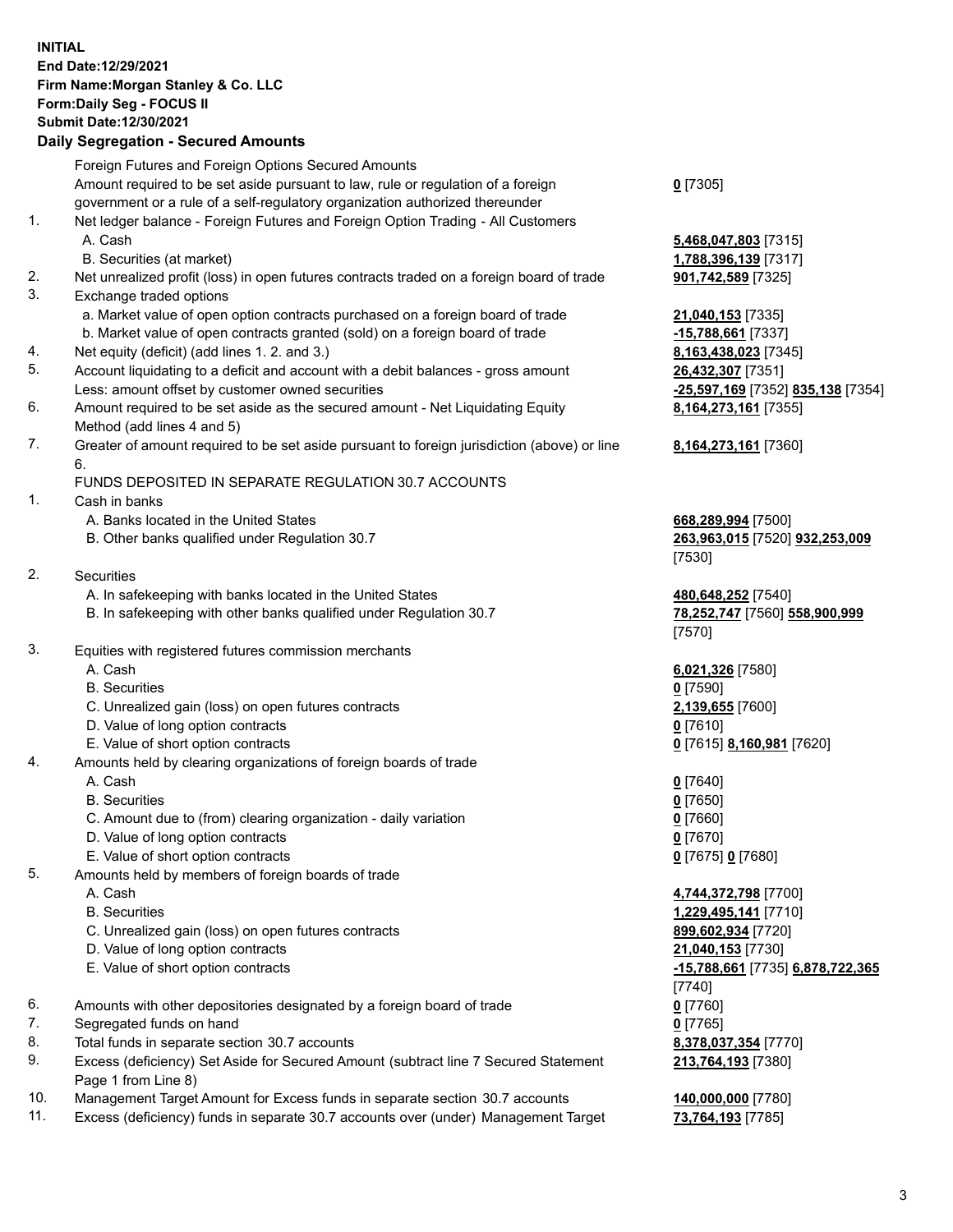**INITIAL End Date:12/29/2021 Firm Name:Morgan Stanley & Co. LLC Form:Daily Seg - FOCUS II Submit Date:12/30/2021 Daily Segregation - Segregation Statement** SEGREGATION REQUIREMENTS(Section 4d(2) of the CEAct) 1. Net ledger balance A. Cash **15,167,276,984** [7010] B. Securities (at market) **6,908,653,719** [7020] 2. Net unrealized profit (loss) in open futures contracts traded on a contract market **1,623,483,183** [7030] 3. Exchange traded options A. Add market value of open option contracts purchased on a contract market **987,234,109** [7032] B. Deduct market value of open option contracts granted (sold) on a contract market **-354,612,773** [7033] 4. Net equity (deficit) (add lines 1, 2 and 3) **24,332,035,222** [7040] 5. Accounts liquidating to a deficit and accounts with debit balances - gross amount **317,494,757** [7045] Less: amount offset by customer securities **-314,731,647** [7047] **2,763,110** [7050] 6. Amount required to be segregated (add lines 4 and 5) **24,334,798,332** [7060] FUNDS IN SEGREGATED ACCOUNTS 7. Deposited in segregated funds bank accounts A. Cash **2,112,526,438** [7070] B. Securities representing investments of customers' funds (at market) **0** [7080] C. Securities held for particular customers or option customers in lieu of cash (at market) **3,097,922,430** [7090] 8. Margins on deposit with derivatives clearing organizations of contract markets A. Cash **14,896,916,764** [7100] B. Securities representing investments of customers' funds (at market) **0** [7110] C. Securities held for particular customers or option customers in lieu of cash (at market) **3,658,935,198** [7120] 9. Net settlement from (to) derivatives clearing organizations of contract markets **156,337,698** [7130] 10. Exchange traded options A. Value of open long option contracts **987,234,109** [7132] B. Value of open short option contracts **-354,612,773** [7133] 11. Net equities with other FCMs A. Net liquidating equity **13,198,149** [7140] B. Securities representing investments of customers' funds (at market) **0** [7160] C. Securities held for particular customers or option customers in lieu of cash (at market) **0** [7170] 12. Segregated funds on hand **151,796,091** [7150] 13. Total amount in segregation (add lines 7 through 12) **24,720,254,104** [7180] 14. Excess (deficiency) funds in segregation (subtract line 6 from line 13) **385,455,772** [7190] 15. Management Target Amount for Excess funds in segregation **235,000,000** [7194]

16. Excess (deficiency) funds in segregation over (under) Management Target Amount Excess

**150,455,772** [7198]